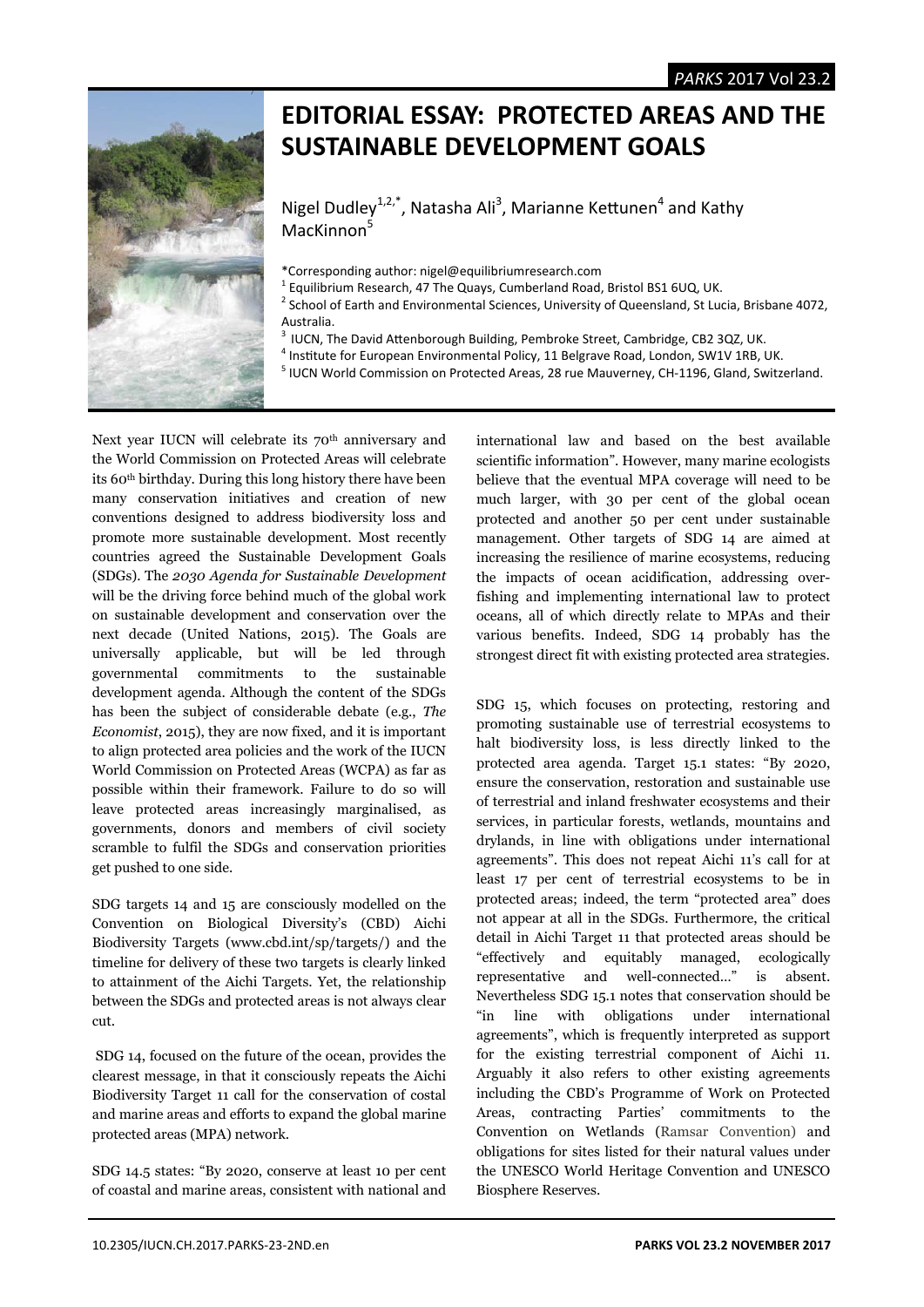## **Dudley et al.**

Given the tacit understanding that the "environmental" SDGs will be revised in line with whatever supersedes the Aichi targets after 2020, the time is right for the protected areas community to communicate the value of protected areas and the contribution that they can make to the sustainable development agenda.

The role of protected areas is by no means confined to just a few targets within SDGs 14 and 15. Well-managed, properly valued protected areas contribute in concrete ways to many of the Sustainable Development Goals (Kettunen and ten Brink, 2013; ten Brink et al., 2016). Moreover other SDGs may have important implications for the ways in which protected areas are selected, managed and relate to surrounding communities and wider society.

In line with other SDG targets protected areas can contribute to human welfare and wellbeing including poverty alleviation, food and water security, health, disaster risk reduction, sustainable cities and climate change strategies. Building on this, they can even play a role in sustaining peaceful societies and mitigating the risks for conflicts. Some of the clearest opportunities are outlined in Table 1; a more complete listing is available in Dudley et al. (2017). The challenge for the protected area community is to ensure that these contributions are fully recognised and reflected in government planning, policies and reporting.

## **Table 1. Key links between SDGs and protected areas**

| <b>SDG Targets relevant to protected areas</b>                                                                                                                                                                                                                                                                                                                                                                                                                                      | <b>Potential responses from the protected</b><br>area community                                                                                                                                                                                                                                                                                                                       |
|-------------------------------------------------------------------------------------------------------------------------------------------------------------------------------------------------------------------------------------------------------------------------------------------------------------------------------------------------------------------------------------------------------------------------------------------------------------------------------------|---------------------------------------------------------------------------------------------------------------------------------------------------------------------------------------------------------------------------------------------------------------------------------------------------------------------------------------------------------------------------------------|
| 1.5: By 2030, build the resilience of the poor and those in<br>vulnerable situations and reduce their exposure and<br>vulnerability to climate-related extreme events and other<br>economic, social and environmental shocks and<br>disasters.                                                                                                                                                                                                                                      | Highlighting the role of protected areas as tools for<br>adaptation to climate change (Dudley et al., 2009).                                                                                                                                                                                                                                                                          |
| 2.4: By 2030, ensure sustainable food production<br>systems and implement resilient agricultural practices<br>that increase productivity and production, that help<br>maintain ecosystems, that strengthen capacity for<br>adaptation to climate change, extreme weather, drought,<br>flooding and other disasters and that progressively<br>improve land and soil quality.                                                                                                         | Protected areas enhancing food security through:<br>1. Basic supporting services such as soil production and<br>stabilisation of water supplies<br>2. Buffering against climate-related shocks<br>3. Promoting sustainable agriculture such as organic<br>production within Category V protected landscapes<br>(Phillips, 2002)<br>4. Securing fish stocks in marine protected areas. |
| 2.5: By 2020, maintain the genetic diversity of seeds,<br>cultivated plants and farmed and domesticated animals<br>and their related wild species, including through soundly<br>managed and diversified seed and plant banks at the<br>national, regional and international levels, and promote<br>access to and fair and equitable sharing of benefits<br>arising from the utilisation of genetic resources and<br>associated traditional knowledge, as internationally<br>agreed. | Using protected areas to conserve crop wild relatives,<br>land races and livestock wild relatives to help build<br>agricultural resilience (Meilleur & Hodgkin, 2004;<br>Stolton et al., 2006).                                                                                                                                                                                       |
| 3.4: By 2030, reduce by one third premature mortality<br>from non-communicable diseases through prevention<br>and treatment and promote mental health and well-<br>being.                                                                                                                                                                                                                                                                                                           | Developing the Healthy Parks Healthy People concept in<br>promoting the role of protected areas as green gyms and<br>places for treatment of mental health and addiction<br>issues (Stolton & Dudley, 2010).                                                                                                                                                                          |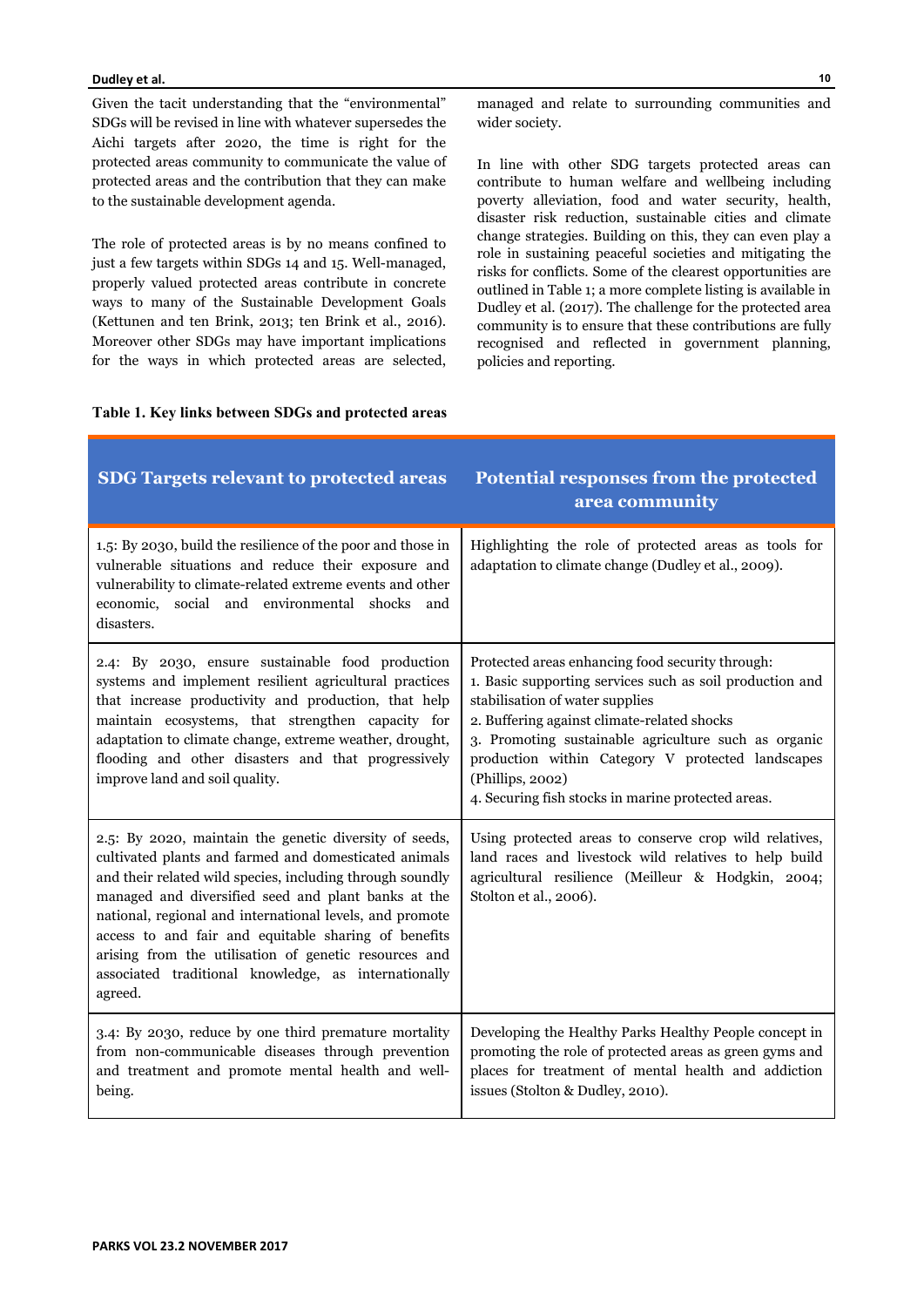| <b>SDG Targets relevant to protected areas</b>                                                                                                                                                                                                                                                                                                                                                                                                       | <b>Potential responses from the protected</b><br>area community                                                                                                                                                                                                 |
|------------------------------------------------------------------------------------------------------------------------------------------------------------------------------------------------------------------------------------------------------------------------------------------------------------------------------------------------------------------------------------------------------------------------------------------------------|-----------------------------------------------------------------------------------------------------------------------------------------------------------------------------------------------------------------------------------------------------------------|
| 4.7 By 2030, ensure that all learners acquire the<br>knowledge and skills needed to promote sustainable<br>development, including,<br>among others,<br>through<br>education for sustainable development and sustainable<br>lifestyles, human rights, gender equality, promotion of a<br>culture of peace and non-violence, global citizenship and<br>appreciation of cultural diversity and of culture's<br>contribution to sustainable development. | Using protected areas near urban centres (Trzyna, 2014),<br>to provide basic knowledge of ecosystem functioning,<br>and to address nature-deficit problems in people of all<br>ages.                                                                            |
| 6.3: By 2030, improve water quality by reducing<br>pollution, eliminating dumping and minimising release<br>of hazardous chemicals and materials, halving the<br>proportion of untreated wastewater and substantially<br>increasing recycling and safe reuse globally.                                                                                                                                                                               | Promoting protected areas as water towers (Dudley &<br>Stolton, 2003) in collaboration with major suppliers of<br>municipal drinking water, by promoting these links<br>particularly.                                                                           |
| 6.6: By 2020, protect and restore water-related<br>ecosystems, including mountains, forests, wetlands,<br>rivers, aquifers and lakes.                                                                                                                                                                                                                                                                                                                | Expanding protected areas as a key tool for conservation<br>of inland waters, some of the least protected habitats on<br>Earth.                                                                                                                                 |
| 8.9 By 2030, devise and implement policies to promote<br>sustainable tourism that creates jobs and promotes local<br>culture and products.                                                                                                                                                                                                                                                                                                           | Providing important opportunities for nature tourism,<br>the quickest growing tourism sector, in well-managed<br>protected areas.                                                                                                                               |
| 11.5 By 2030, significantly reduce the number of deaths<br>and the number of people affected and substantially<br>decrease the direct economic losses relative to global<br>gross domestic product caused by disasters, including<br>water-related disasters, with a focus on protecting the<br>poor and people in vulnerable situations.                                                                                                            | Recognising and planning the role of protected areas as<br>buffers for cities, both as important urban and peri-<br>urban green space and for wetlands, coastal vegetation<br>and mountain forests to provide an important disaster<br>risk reduction function. |
| 11.7: By 2030, provide universal access to safe, inclusive<br>and accessible, green and public spaces, in particular for<br>women and children, older persons and persons with<br>disabilities.                                                                                                                                                                                                                                                      | Arguing for more urban protected areas, particularly in<br>rapidly growing cities (Trzyna, 2014).                                                                                                                                                               |
| 11.b: By 2020, substantially increase the number of cities<br>and human settlements adopting and implementing<br>integrated policies and plans towards inclusion, resource<br>efficiency, mitigation and adaptation to climate change,<br>resilience to disasters, and develop and implement, in<br>line with the Sendai Framework for Disaster Risk<br>Reduction 2015-2030, holistic disaster risk management<br>at all levels.                     | Using natural ecosystems in protected areas to provide<br>mitigation of and adaptation to climate change,<br>including urban nature reserves to provide cooling and<br>absorption for flood water.                                                              |
| 12.b Develop and implement tools to monitor sustainable<br>development impacts for sustainable tourism that<br>creates jobs and promotes local culture and products.                                                                                                                                                                                                                                                                                 | Providing a monitoring framework in collaboration with<br>relevant UN agencies and as a contribution to the SDGs.                                                                                                                                               |
| 13.1: Strengthen resilience and adaptive capacity to<br>climate-related hazards and natural disasters in all<br>countries.                                                                                                                                                                                                                                                                                                                           | Using natural ecosystems in protected areas to provide<br>mitigation of and adaptation to climate change (Gross et<br>al., 2016).                                                                                                                               |